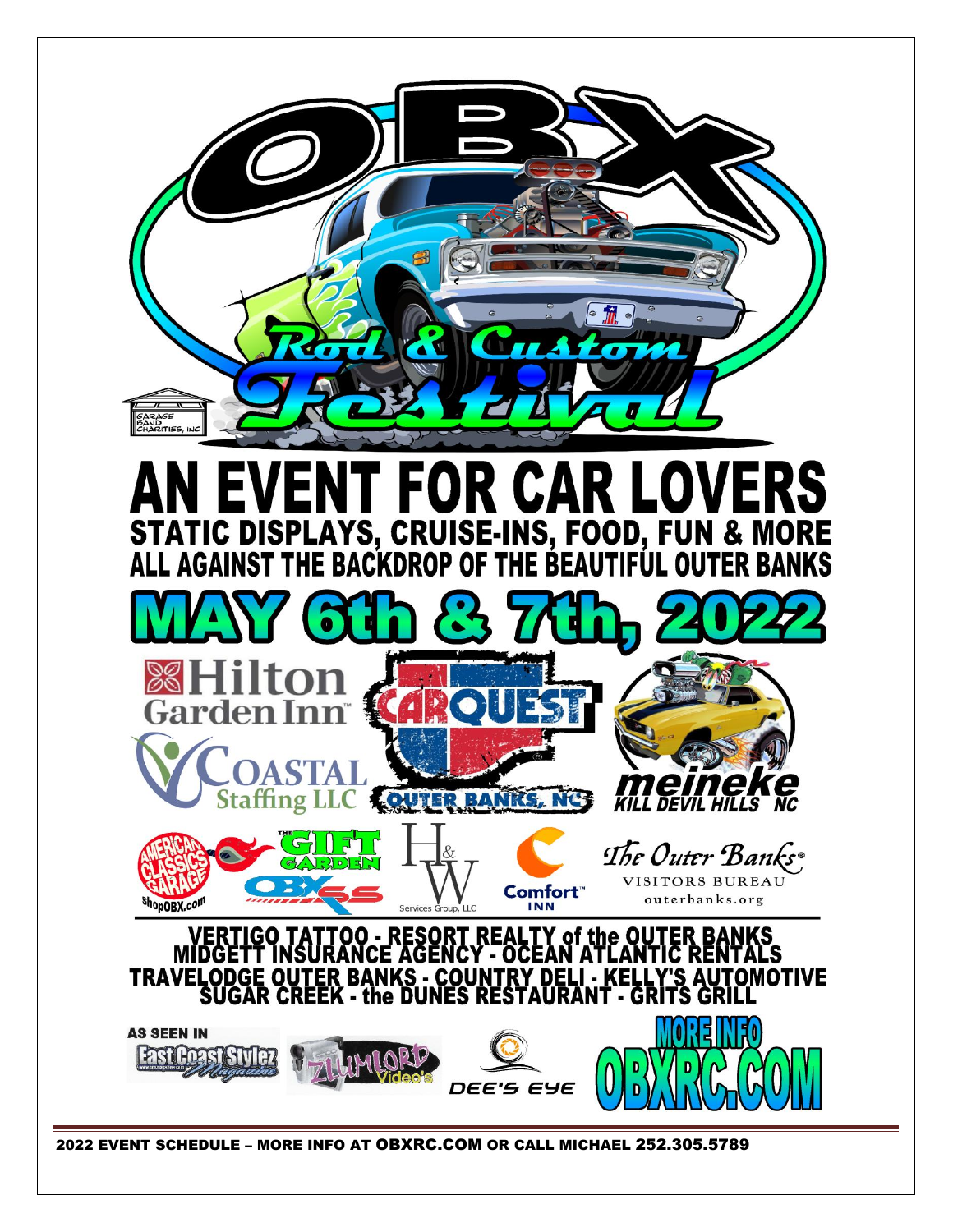# OBX Rod & Custom Festival

# Thursday May 5th, 2022 - PREVIEW NIGHT FOR EARLY ARRIVALS

# $\checkmark$  4PM - 7PM SOUNDSIDE PARK, MAIN EVENT SITE

#### 6800 S. Croatan Hwy, Nags Head

- o Registration Trailer and Packet pick up. 4PM 7PM
- o OBXRC Official souvenirs available onsite.
- o Open to public cruise in. 5pm–7pm.

# Friday May 6<sup>th</sup>, 2022

# $\checkmark$  7AM – NOON - DUNES RESTAURANT, 7013 S. Croatan Hwy, Nags Head

- o Early Bird Breakfast Cruise-In, 7AM NOON
- $\checkmark$  7AM NOON GRITS GRILL, 5000 S. Croatan Hwy, Nags Head
	- o Early Bird Breakfast Cruise-In, 7AM Noon

### $\checkmark$  10AM – 9PM - SOUNDSIDE PARK, MAIN EVENT SITE

### 6800 S. Croatan Hwy, Nags Head

- o Official Opening Ceremony 12-NOON
- $\circ$  Show and Shine car displays (for registered cars only) 10AM 9PM
- o Official Registration Location 10AM–6PM
- o OBXRC Official souvenirs available onsite 10AM-8PM
- o Vendor & Food tents 10AM 8PM
- o Music/DJ throughout the day
- $\circ$  Live Band KDH Kats 3PM 5PM
- $\circ$  Live Band TRICK FLY 5PM 7PM

## $\checkmark$  10AM - 8PM - VERTIGO EVENT PARK - 7594 Shipyard Rd, Manns Harbor

- $\circ$  Show and Shine car displays (for registered cars only) 10AM 8PM
- o Swap Meet Field 10am 8pm NEW EVENT FOR 2022
- o Food by Topp Dogg 11AM 6PM
- o Music throughout the day

## $\checkmark$  10AM - 6PM - KELLY AUTOMOTIVE Cruise-In site – 720 US HWY-64, Manteo

- o Show and Shine car displays (for registered cars only) 10AM 6PM
- Low Rider "HOP OFF" demonstration 5PM *NEW EVENT FOR 2022*

2022 EVENT SCHEDULE – MORE INFO AT OBXRC.COM OR CALL MICHAEL 252.305.5789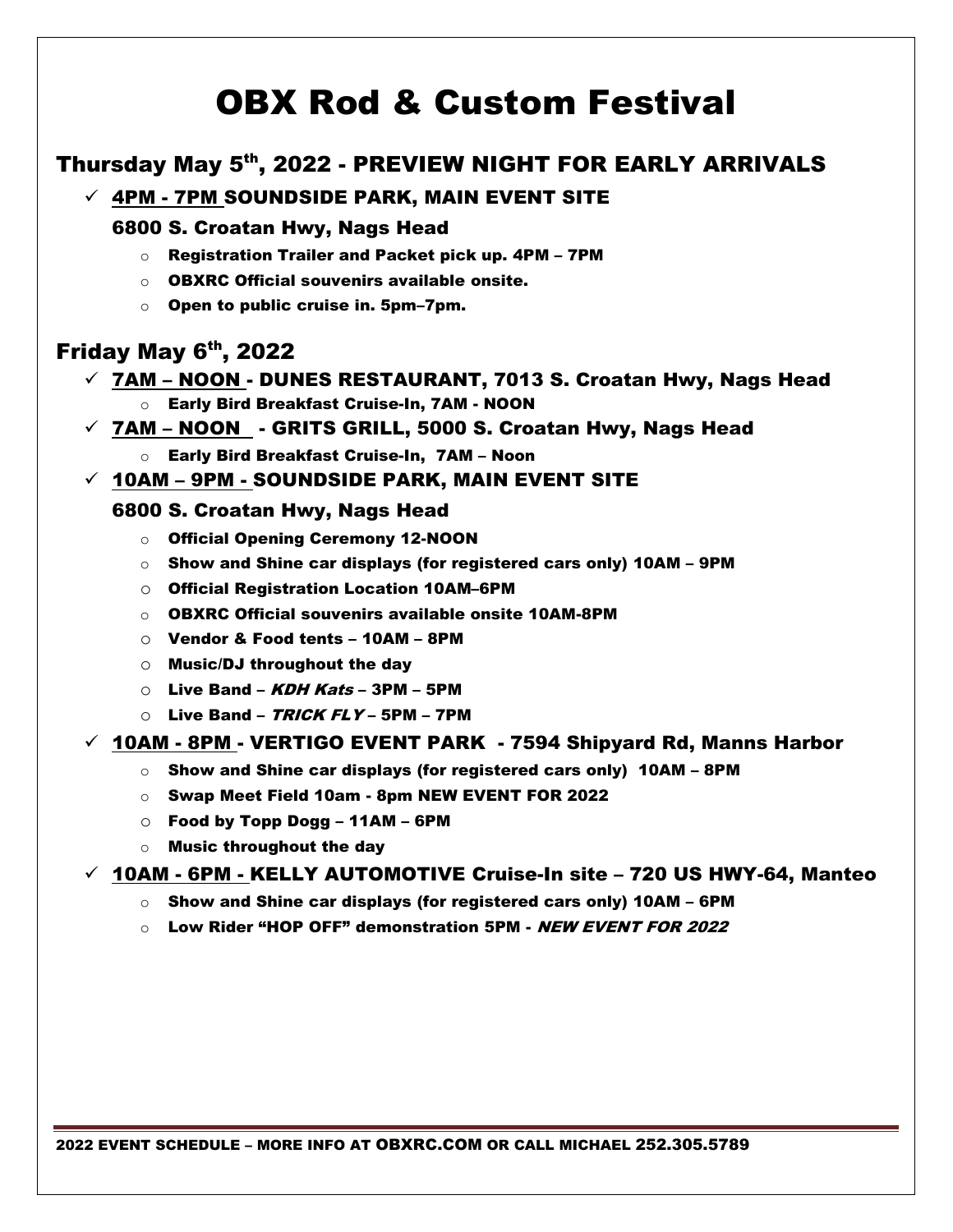# Saturday May 7th, 2022

- $\checkmark$  7AM NOON DUNES RESTAURANT, 7013 S. Croatan Hwy, Nags Head o Early Bird Breakfast Cruise-In, 7AM - NOON
- $\checkmark$  7AM NOON  $\;$  GRITS GRILL, 5000 S. Croatan Hwy, Nags Head
	- o Early Bird Breakfast Cruise-In, 7AM Noon
- $\checkmark$  10AM 9PM SOUNDSIDE PARK, MAIN EVENT SITE

## 6800 S. Croatan Hwy, Nags Head

- $\circ$  Show and Shine car displays (for registered cars only) 10AM 9PM
- o Official Registration Location 10AM–4PM
- o OBXRC Official souvenirs available onsite 10AM-8PM
- o Vendor & Food tents 10AM 8PM
- o Music/DJ throughout the day
- $\circ$  Live Band KDH Kats 3PM 5PM
- Live Band JONNY WATERS BAND 5PM 7PM

### $\checkmark$  10AM-8PM - VERTIGO EVENT PARK - 7594 Shipyard Rd, Manns Harbor

- $\circ$  Show and Shine car displays (for registered cars only) 10AM 8PM
- o Swap Meet Field 10am 8pm NEW EVENT FOR 2022
- $\circ$  Food by Topp Dogg 11AM 6PM
- o Music throughout the day

### $\checkmark$  10AM-6PM - KELLY AUTOMOTIVE Cruise-In site – 720 US HWY-64, Manteo

- $\circ$  Show and Shine car displays (for registered cars only) 10AM 6PM
- $\circ$  Low Rider "HOP OFF" demonstration 1PM NEW EVENT FOR 2022
- $\checkmark$  ALTERNATE CRUISE-IN LOCATIONS . These Hospitality locations are offering Discounts and Specials all day Friday and Saturday for OBXRC Participants. YOU MUST SHOW YOUR LANYARD ID FOR ANY AVAILABLE SPECIALS AND DISCOUNTS!! Each has limited space, so please share the time with others, and cruise from place to place.
	- o SHIPWRECKS TAPHOUSE & GRILL Kitty Hawk. HOT ROD party and live music 6pm -10pm
	- $\circ$  MILLERS RESTAURANT / AMERICAN PIE, Kill Devil Hills.
	- o COUNTRY DELI, Kill Devil Hills.
	- o AMERICAN CLASSICS GARAGE, Kill Devil Hills.
	- o THE DUNES RESTAURANT, Nags Head.
	- o SUGAR CREEK SEAFOOD RESTAURANT, Nags Head.
	- o PIZZA HUT, Manteo.